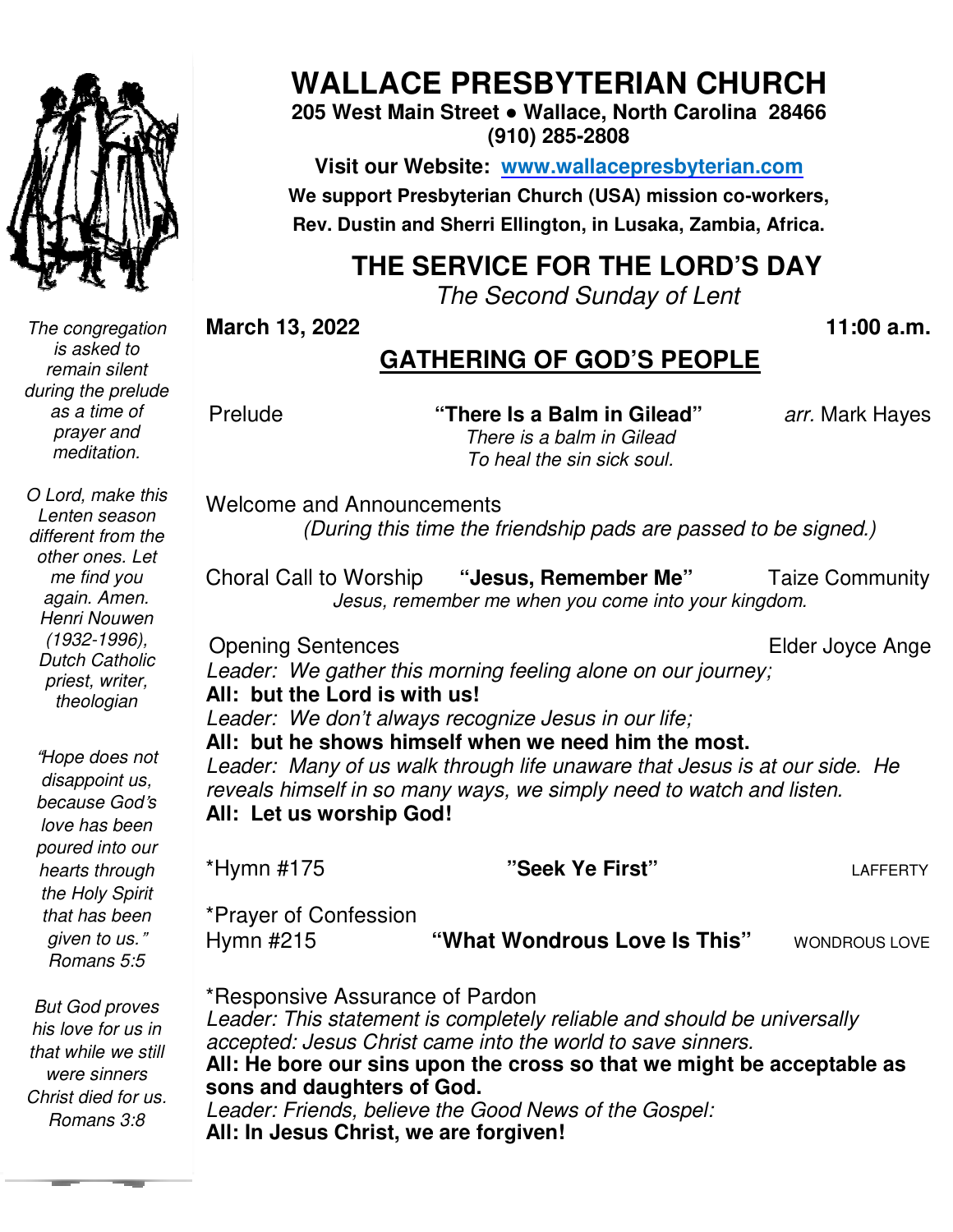Gloria Patri **Glory Be to the Father Glory be to the Father, and to the Son, and to the Holy Ghost; as it was in the beginning, is now, and ever shall be, world without end. Amen, amen.** 

### **PROCLAIMING GOD'S WORD**

Children's Sermon

Prayer for Illumination

 **Sustain us in the hope of the covenant you have written on our hearts.**  Amen.  **Hope of the world, Hope of all hearts, our hope remains in you, especially when hope seems hard. Speak to us through your Word.**  *Amen.* American contract the contract of  $\mathbb{A}$ 

| Sermon         | "But We Had Hoped"                      | Dr. Philip K. Gladden |
|----------------|-----------------------------------------|-----------------------|
| Gospel Lesson  | Luke 24:13-35, focused on verses 17-21a |                       |
| Epistle Lesson | Romans 8:18-25                          | Elder Joyce Ange      |

A Time for Silent Reflection

Pastoral Prayer with The Lord's Prayer



**Our Father who art in heaven, hallowed be Thy name. Thy kingdom come, Thy will be done, on earth as it is in heaven. Give us this day our daily bread; and forgive us our debts, as we forgive our debtors; and lead us not into temptation, but deliver us from evil. For Thine is the kingdom and the power and the glory, forever. Amen.** 

### **GIVING THANKS TO GOD**



Presentation of Tithes and Offerings

 *humbled himself Christ Jesus emptied himself, taking the form of a slave, being born in human likeness. And being found in human form, he and became obedient to the point of death – even death on a cross. Philippians 2:7-8* 

CLORY BE TO THE FATHER AND TO THE SON AND TO THE HOLY CHOST<sup>;</sup> AS IT WAS IN THE BEGINNING, IS NOW AND EVER SHALL BE: WORLD WITHOUT END. AMEN.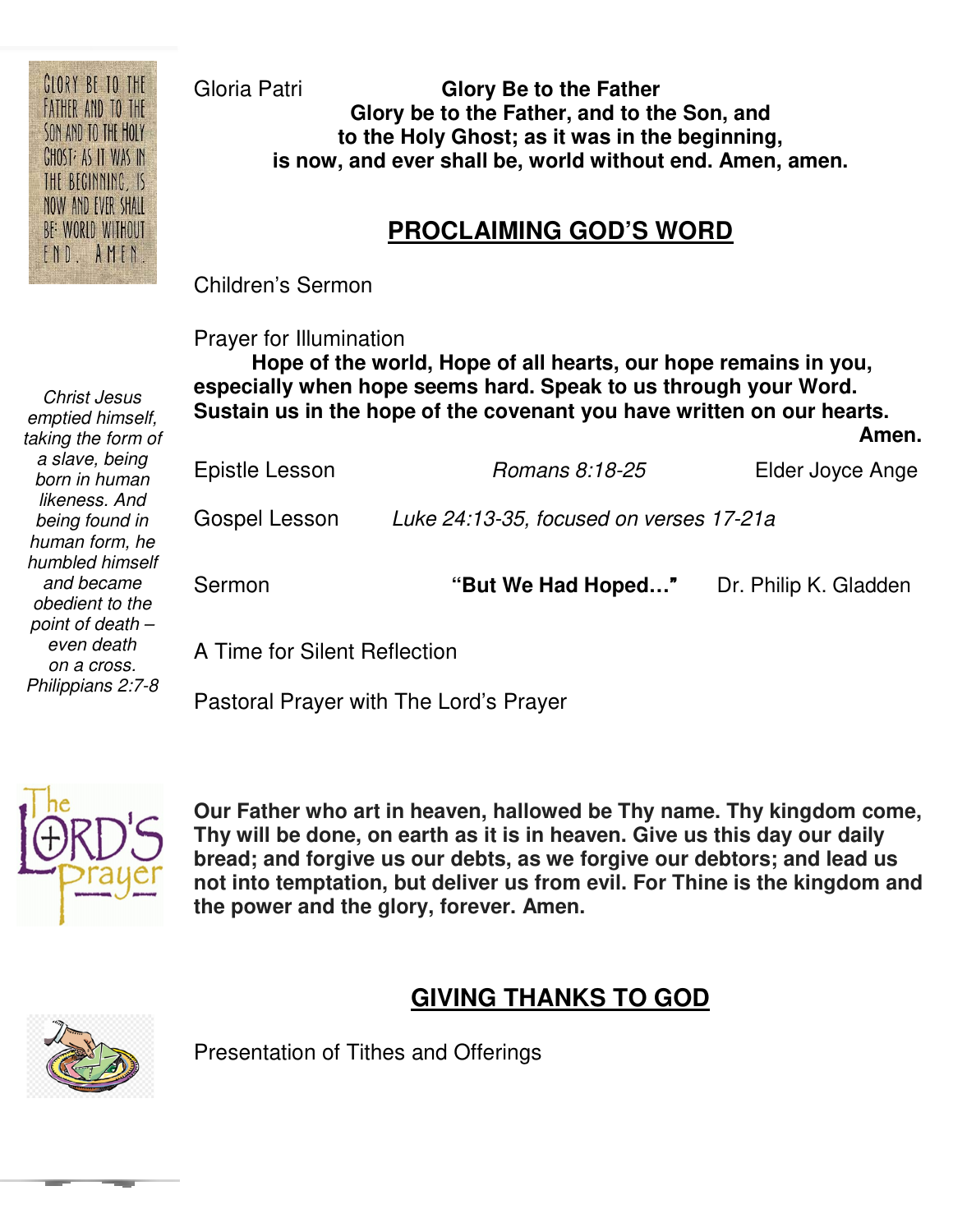#### *up, having freed Jesus of Nazareth this man you crucified and killed . . . God raised him him from death, because it was impossible for him to be held in its power. Acts 2:22-24*

### Offertory **"There Is a Balm in Gilead"**

Marisol Snell, soprano Marisol

*There is a balm in Gilead to make the wounded whole. There is a balm in Gilead to heal the sin sick soul. There is a balm in Gilead to heal the sin sick soul.*<br>*Sometimes I feel discouraged, and think my work's in vain; But then the Holy Spirit revives my soul again. If you can preach like Peter, if you can preach like Paul,* Go home and tell your neighbor, Christ died to save us all. *is*<br> *arr.* Mark Hayes<br> *fied*<br> *There is a balm in Gilead to make the wounded whole.*<br> *arr.* Mark Hayes<br> *Marisol Snell, sopran*<br> *arr.* Mark Hayes<br> *Alm in Gilead to heal the sin sick soul.*<br> *Sometimes I feel discoura* 

\*Doxology and Prayer of Dedication

 *Praise God from whom all blessings flow; Praise Him all creatures here below; Praise Him above ye heavenly host; Praise God from whom all blessings flow;<br>Praise Him all creatures here below;<br>Praise Him above ye heavenly host;<br>Praise Father, Son, and Holy Ghost. Amen.* 



*and tomb. Presbyterian Church (U.S.A.) Mission Agency* 

**The Company** 

| <b>Affirmation</b>                     | I believe in God the Father Almighty, Maker of heaven and earth.<br>And in Jesus Christ his only Son our Lord;<br>who was conceived by the Holy Ghost,<br>born of the Virgin Mary,<br>suffered under Pontius Pilate,<br>was crucified, dead, and buried; he descended into hell;<br>the third day he rose again from the dead;<br>he ascended into heaven,<br>and sitteth on the right hand of God the Father Almighty;<br>from thence he shall come to judge the quick and the dead.<br>I believe in the Holy Ghost;<br>the holy catholic Church;<br>the communion of saints;<br>the forgiveness of sins;<br>the resurrection of the body;<br>and the life everlasting. Amen. |                                   |                |  |  |
|----------------------------------------|--------------------------------------------------------------------------------------------------------------------------------------------------------------------------------------------------------------------------------------------------------------------------------------------------------------------------------------------------------------------------------------------------------------------------------------------------------------------------------------------------------------------------------------------------------------------------------------------------------------------------------------------------------------------------------|-----------------------------------|----------------|--|--|
| It is the power of<br>the resurrection |                                                                                                                                                                                                                                                                                                                                                                                                                                                                                                                                                                                                                                                                                |                                   |                |  |  |
| on the horizon<br>ahead that draws     | *Hymn #738                                                                                                                                                                                                                                                                                                                                                                                                                                                                                                                                                                                                                                                                     | "O Master, Let Me Walk with Thee" | <b>MARYTON</b> |  |  |
| us into<br>repentance                  | *Benediction                                                                                                                                                                                                                                                                                                                                                                                                                                                                                                                                                                                                                                                                   |                                   |                |  |  |
| toward the cross<br>and tomb           | *Choral Benediction                                                                                                                                                                                                                                                                                                                                                                                                                                                                                                                                                                                                                                                            | "Amen"                            | Danish Amen    |  |  |

*Amen. Amen. Amen.* 

\*Postlude

\**All who are able may stand.*